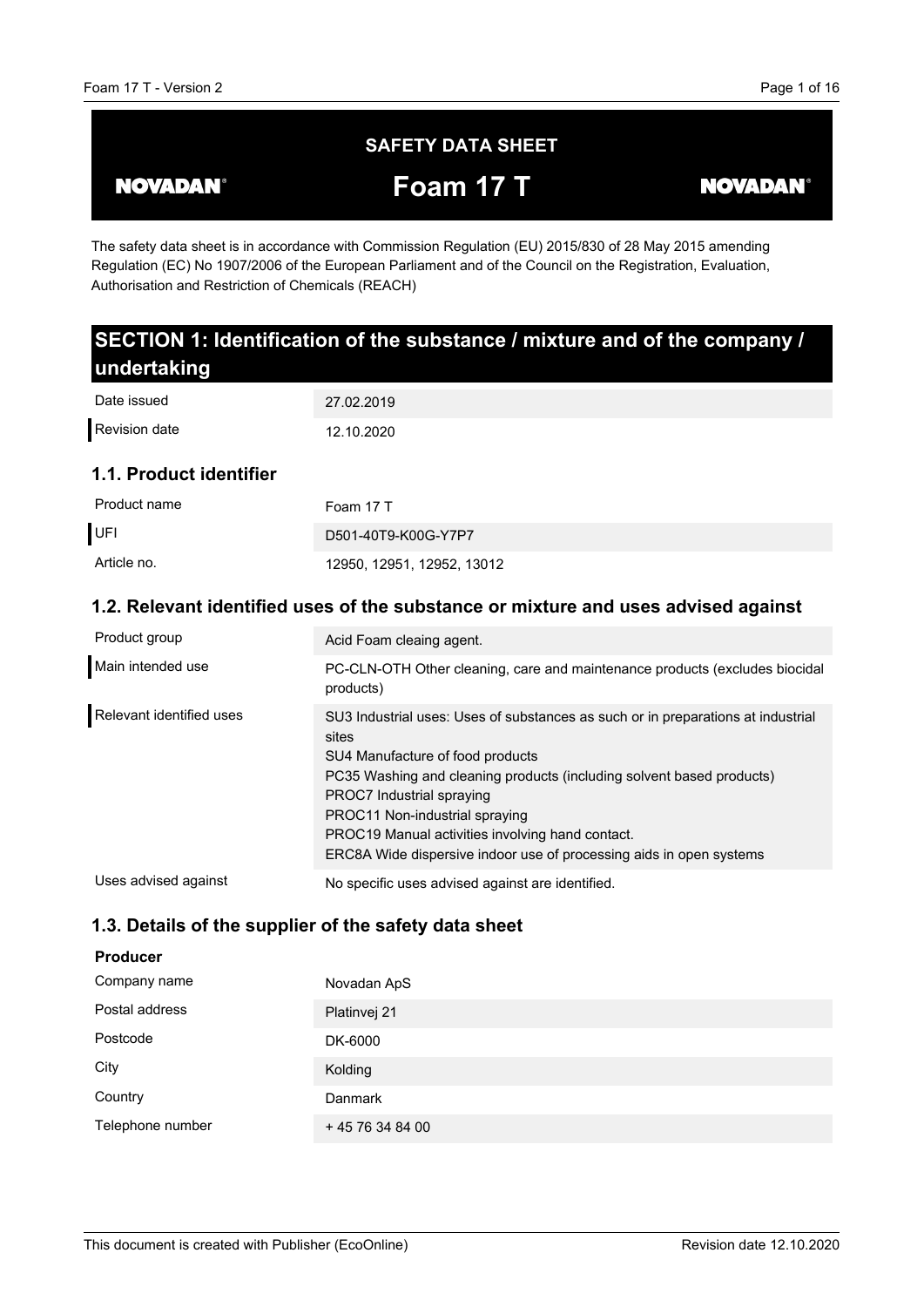Emergency telephone

| Fax     | $+4575504370$  |
|---------|----------------|
| Email   | sds@novadan.dk |
| Website | www.novadan.dk |

### **1.4. Emergency telephone number**

Description: UK: NHS: 111 EI: National Poisons Information Centre, 24/7: 01 809 2166

# **SECTION 2: Hazards identification**

### **2.1. Classification of the substance or mixture**

| Classification according to<br>Regulation (EC) No 1272/2008<br>[CLP / GHS] | Skin Corr. 1C; H314; Calculation method<br>Eye Dam. 1; H318; Calculation method                                                                   |
|----------------------------------------------------------------------------|---------------------------------------------------------------------------------------------------------------------------------------------------|
| CLP classification, comments                                               | Classification and marking have been performed on the basis of the product's<br>extreme pH value.                                                 |
| Substance / mixture hazardous<br>properties                                | For further information, please refer to section 11.                                                                                              |
| Additional information on<br>classification                                | The informations stated in this MSDS, applies for the concentrated product. See<br>Sec. 16, for informations regarding recommended user solutions |

### **2.2. Label elements**

| <b>Hazard pictograms (CLP)</b> |                                                                                                                                                                                                                                                                                                                                                                                                                                                    |  |
|--------------------------------|----------------------------------------------------------------------------------------------------------------------------------------------------------------------------------------------------------------------------------------------------------------------------------------------------------------------------------------------------------------------------------------------------------------------------------------------------|--|
|                                |                                                                                                                                                                                                                                                                                                                                                                                                                                                    |  |
| Composition on the label       | Phosphoric acid, Sulphuric acid                                                                                                                                                                                                                                                                                                                                                                                                                    |  |
| Signal word                    | Danger                                                                                                                                                                                                                                                                                                                                                                                                                                             |  |
| <b>Hazard statements</b>       | H314 Causes severe skin burns and eye damage.                                                                                                                                                                                                                                                                                                                                                                                                      |  |
| Precautionary statements       | P280 Wear protective gloves / protective clothing / eye protection / face<br>protection.<br>P303+P361+P353 IF ON SKIN (or hair): Remove / Take off immediately all<br>contaminated clothing. Rinse skin with water / shower.<br>P305+P351+P338 IF IN EYES: Rinse cautiously with water for several minutes.<br>Remove contact lenses, if present and easy to do. Continue rinsing.<br>P310 Immediately call a POISON CENTER or doctor / physician. |  |
| 2.3. Other hazards             |                                                                                                                                                                                                                                                                                                                                                                                                                                                    |  |
| Health effect                  | Corrosive to skin and eyes. May cause permanent damage to the eyes,<br>especially if the product is not washed away IMMEDIATELY. See section 11 for<br>additional information on health hazards.                                                                                                                                                                                                                                                   |  |
| Environmental effects          | Substantial amounts of the product may lead to a local change in acidity in small<br>water systems which may have adverse effects on aquatic organisms. This<br>product does not contain any PBT or vPvB substances.                                                                                                                                                                                                                               |  |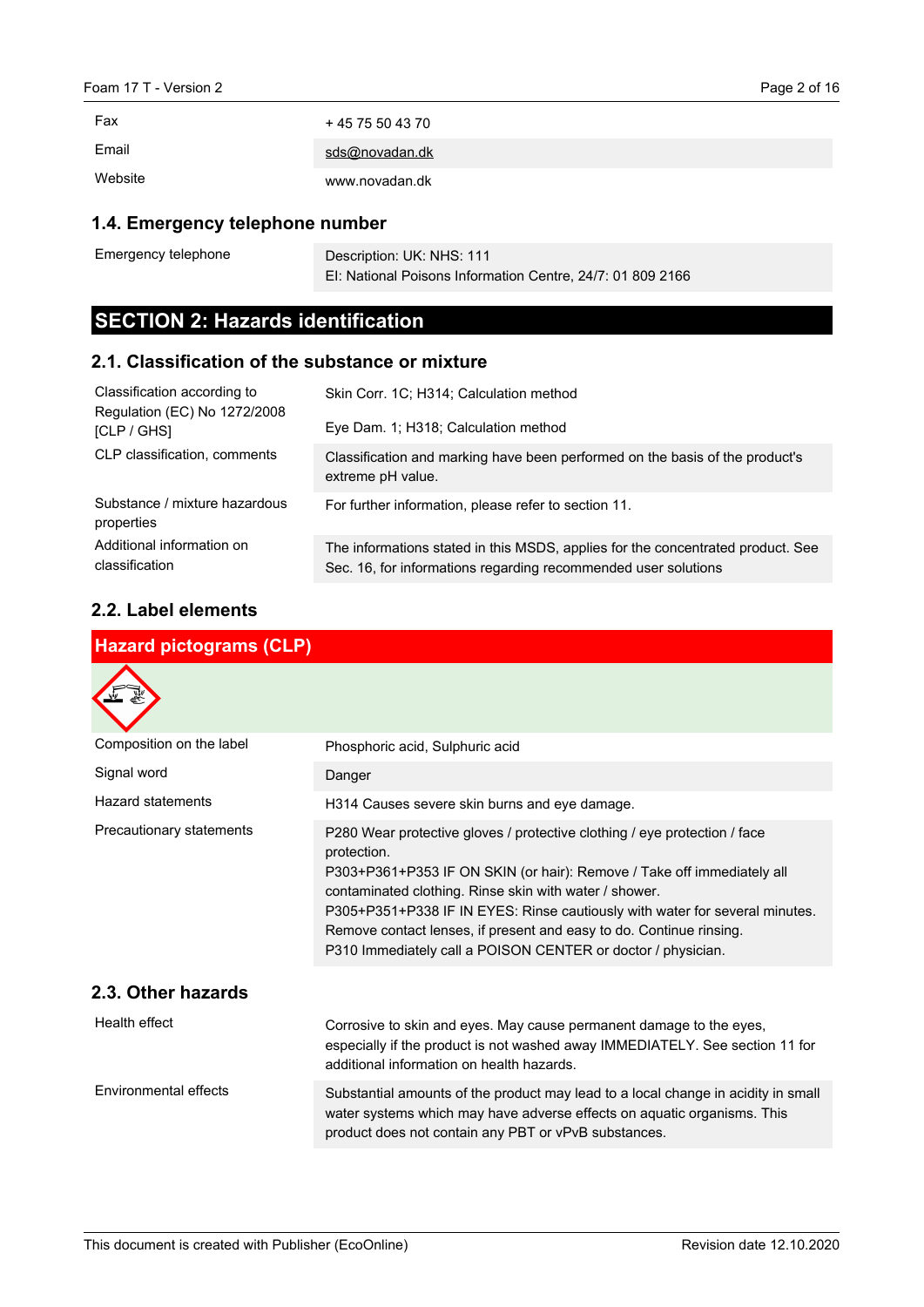# **SECTION 3: Composition / information on ingredients**

### **3.2. Mixtures**

| Substance                                                      | <b>Identification</b>                                                                                          | <b>Classification</b>                                                                                             | <b>Contents</b>                                                              | <b>Notes</b> |
|----------------------------------------------------------------|----------------------------------------------------------------------------------------------------------------|-------------------------------------------------------------------------------------------------------------------|------------------------------------------------------------------------------|--------------|
| Phosphoric acid                                                | CAS No.: 7664-38-2<br>EC No.: 231-633-2<br>Index No.: 015-011-00-6<br>REACH Reg. No.:<br>01-2119485924-24-XXXX | Skin Corr. 1B; H314<br>Eye Dam. 1; H318<br>Met. Corr. 1; H290<br>Acute tox. 4; H302                               | $10 - 25 \%$                                                                 |              |
| Sulphuric acid                                                 | CAS No.: 7664-93-9<br>EC No.: 231-639-5<br>Index No.: 016-020-00-8<br>REACH Reg. No.:<br>01-2119458838-20-xxxx | Skin Corr. 1A; H314                                                                                               | $1 - 5%$                                                                     |              |
| Amines, C12-14 (even<br>numbered) – alkyldimethyl,<br>N-oxides | CAS No.: 308062-28-4<br>EC No.: 931-292-6<br>REACH Reg. No.:<br>01-2119490061-47-xxxx                          | Acute Tox. 4; H302<br>Skin Irrit. 2; H315<br>Eye Dam. 1; H318<br>Aquatic Acute 1; H400<br>Aquatic Chronic 2; H411 | $1 < 2.5 \%$                                                                 |              |
| Substance comments                                             | 31 March 2004 on detergents:<br><5%: cationic surfactant                                                       | The full text for all hazard statements is displayed in section 16.                                               | Regulation (EC) No 648/2004 of the European Parliament and of the Council of |              |

# **SECTION 4: First aid measures**

# **4.1. Description of first aid measures**

| General                                                                  | Remove affected person from source of contamination.                                                                                                                                                                                                                                                                |
|--------------------------------------------------------------------------|---------------------------------------------------------------------------------------------------------------------------------------------------------------------------------------------------------------------------------------------------------------------------------------------------------------------|
| Inhalation                                                               | Move injured person into fresh air and keep person calm under observation. If<br>uncomfortable: Seek hospital and bring these instructions.                                                                                                                                                                         |
| Skin contact                                                             | Wash off promptly and flush contaminated skin with water. Promptly remove<br>clothing if soaked through and flush skin with water. Get medical attention if any<br>discomfort continues.                                                                                                                            |
| Eye contact                                                              | Important! Immediately rinse with water for at least 15 minutes. May cause<br>permanent damage if eye is not immediately irrigated. Make sure to remove any<br>contact lenses from the eyes before rinsing. Immediately transport to hospital or<br>eye specialist. Continue flushing during transport to hospital. |
| Ingestion                                                                | Immediately rinse mouth and drink plenty of water. Call an ambulance. Bring<br>along these instructions. Do not induce vomiting. If vomiting occurs, the head<br>should be kept low so that stomach vomit doesn't enter the lungs. Do not give<br>victim anything to drink if he is unconscious.                    |
| Recommended personal<br>protective equipment for first aid<br>responders | Wear necessary protective equipment. For personal protection, see section 8.                                                                                                                                                                                                                                        |

# **4.2. Most important symptoms and effects, both acute and delayed**

| Acute symptoms and effects | Strongly corrosive. May cause deep tissue damage. Strongly corrosive. Causes |
|----------------------------|------------------------------------------------------------------------------|
|                            | severe burns and serious eye damage. Immediate first aid is imperative.      |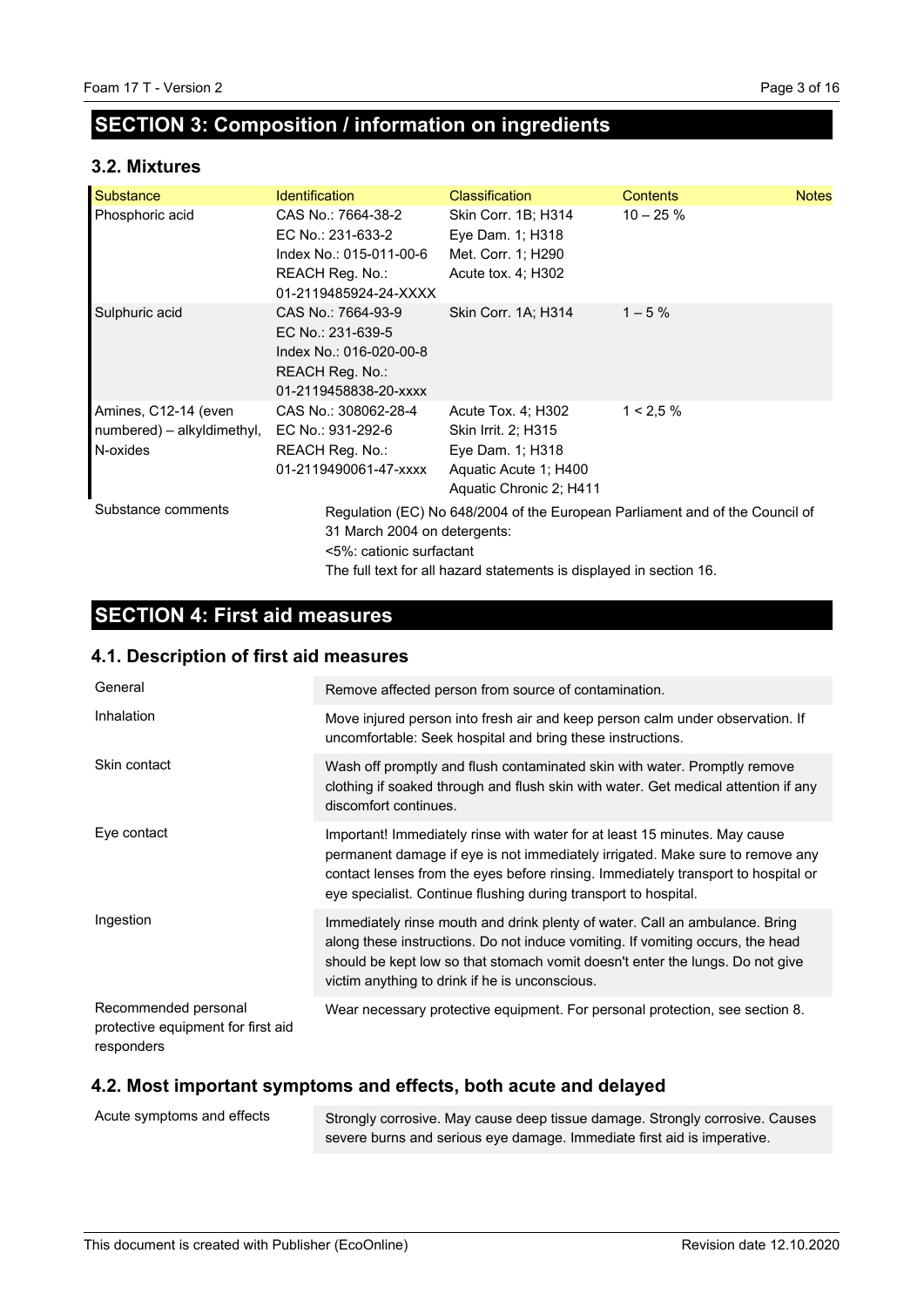The etching penetrates deeply into the tissue and is first noticed after a while. Delayed symptoms and effects

#### **4.3. Indication of any immediate medical attention and special treatment needed**

Other information

In case of unconsciousness, ingestion or eye contact: Immediately call a doctor / ambulance. Show this safety data sheet.

# **SECTION 5: Firefighting measures**

#### **5.1. Extinguishing media**

Use fire-extinguishing media appropriate for surrounding materials. Suitable extinguishing media

#### **5.2. Special hazards arising from the substance or mixture**

| Fire and explosion hazards | This product is not flammable. During fire, gases hazardous to health may be  |
|----------------------------|-------------------------------------------------------------------------------|
|                            | formed. Water used for fire extinguishing, which has been in contact with the |
|                            | product, may be corrosive.                                                    |

### **5.3. Advice for firefighters**

| Personal protective equipment | Wear necessary protective equipment. For personal protection, see section 8. |
|-------------------------------|------------------------------------------------------------------------------|
| Fire fighting procedures      | Reference is made to the company fire procedure. If risk of water pollution  |
|                               | occurs, notify appropriate authorities. Avoid breathing fire vapours.        |

### **SECTION 6: Accidental release measures**

#### **6.1. Personal precautions, protective equipment and emergency procedures**

| Personal protection measures | Look out! The product is corrosive. Use protective gloves, goggles and suitable     |
|------------------------------|-------------------------------------------------------------------------------------|
|                              | protective clothing. In case of inadequate ventilation use suitable respirator. For |
|                              | personal protection, see section 8.                                                 |

### **6.2. Environmental precautions**

| Environmental precautionary | Avoid discharge into water courses or onto the ground. Contact local authorities |
|-----------------------------|----------------------------------------------------------------------------------|
| measures                    | in case of spillage to drain/aquatic environment.                                |

#### **6.3. Methods and material for containment and cleaning up**

| Cleaning method | Dam and absorb spillage with sand, sawdust or other absorbent. Wash |
|-----------------|---------------------------------------------------------------------|
|                 | contaminated area with water.                                       |

### **6.4. Reference to other sections**

Other instructions

See section 8 and section 13.

# **SECTION 7: Handling and storage**

### **7.1. Precautions for safe handling**

**Handling** 

Do not mix with hypochlorite containing products: toxic chlorine vapors may be formed. Use work methods which minimize spreading of vapours, dust, smoke,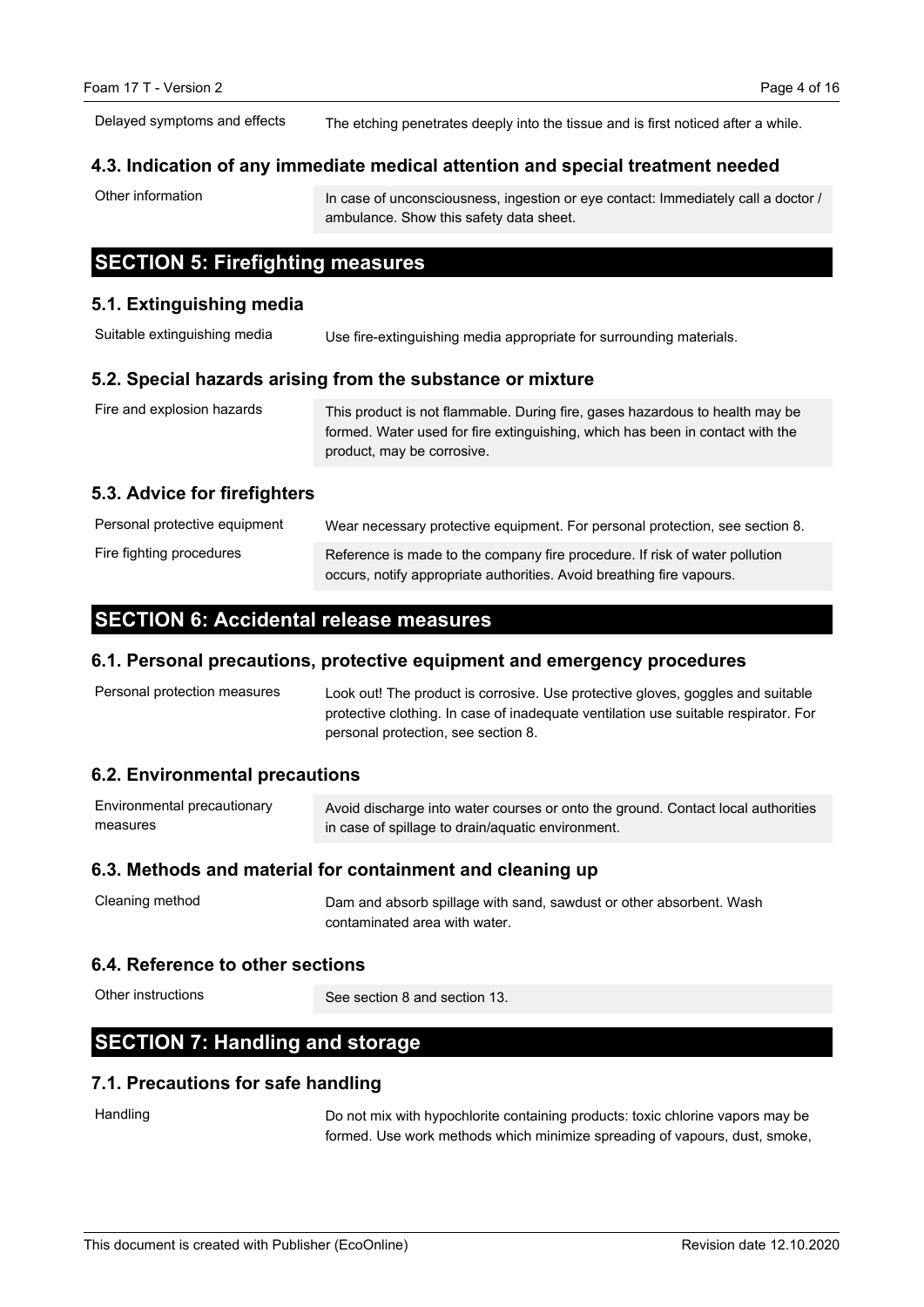aerosols, splashes etc. to the extent technically possible.

#### **Protective safety measures**

| Advice on general occupational | Good personal hygiene is necessary. Wash hands and contaminated areas with |
|--------------------------------|----------------------------------------------------------------------------|
| hygiene                        | water and soap before leaving the work site.                               |
|                                | Eating, smoking and water fountains prohibited in immediate work area.     |
|                                | Take off contaminated clothing and personal protective equipment before    |
|                                | entering an eating area                                                    |

### **7.2. Conditions for safe storage, including any incompatibilities**

| Storage | Store in tightly closed original container. Keep away from food, drink and animal |
|---------|-----------------------------------------------------------------------------------|
|         | feeding stuffs. Store away from: Chlorine and Alkalis.                            |

### **Conditions for safe storage**

| Storage temperature | Value: $-5 - 35$ °C    |
|---------------------|------------------------|
| Storage stability   | Durability: 36 months. |
|                     |                        |

# **7.3. Specific end use(s)**

Specific use(s)

The identified uses for this product are detailed in Section 1.2.

# **SECTION 8: Exposure controls / personal protection**

### **8.1. Control parameters**

| Substance       | <b>Identification</b> | <b>Exposure limits</b>         | <b>TWA Year</b> |
|-----------------|-----------------------|--------------------------------|-----------------|
| Phosphoric acid | CAS No.: 7664-38-2    | Limit value $(8 h) : 1 mg/m3$  | TWA Year: 2011  |
| Sulphuric acid  | CAS No.: 7664-93-9    | Limit value $(8 h) : 0.05 mg/$ |                 |
|                 |                       | m <sup>3</sup>                 |                 |

### **DNEL / PNEC**

| Substance   | Phosphoric acid                                                                                                                                  |
|-------------|--------------------------------------------------------------------------------------------------------------------------------------------------|
| <b>DNEL</b> | <b>Group: Professional</b><br><b>Route of exposure:</b> Lang sigt (gentages) – Indånding – Lokal effekt<br>Value: 1 $mg/m3$                      |
|             | <b>Group: Professional</b><br><b>Route of exposure:</b> Lang sigt (gentages) – Indånding – Systemisk virkning<br>Value: $10,7$ mg/m <sup>3</sup> |
|             | <b>Group: Professional</b><br><b>Route of exposure:</b> Kort sigt (akut) – Indånding – Lokal effekt<br>Value: $2 \text{ mg/m}^3$                 |
|             | <b>Group: Consumer</b><br>Route of exposure: Lang sigt (gentages) - Oral - Systemisk virkning<br>Value: 0,1 mg/kg bw/d                           |
|             | <b>Group: Consumer</b><br><b>Route of exposure:</b> Lang sigt (gentages) – Indånding – Systemisk virkning<br>Value: $4,57$ mg/m <sup>3</sup>     |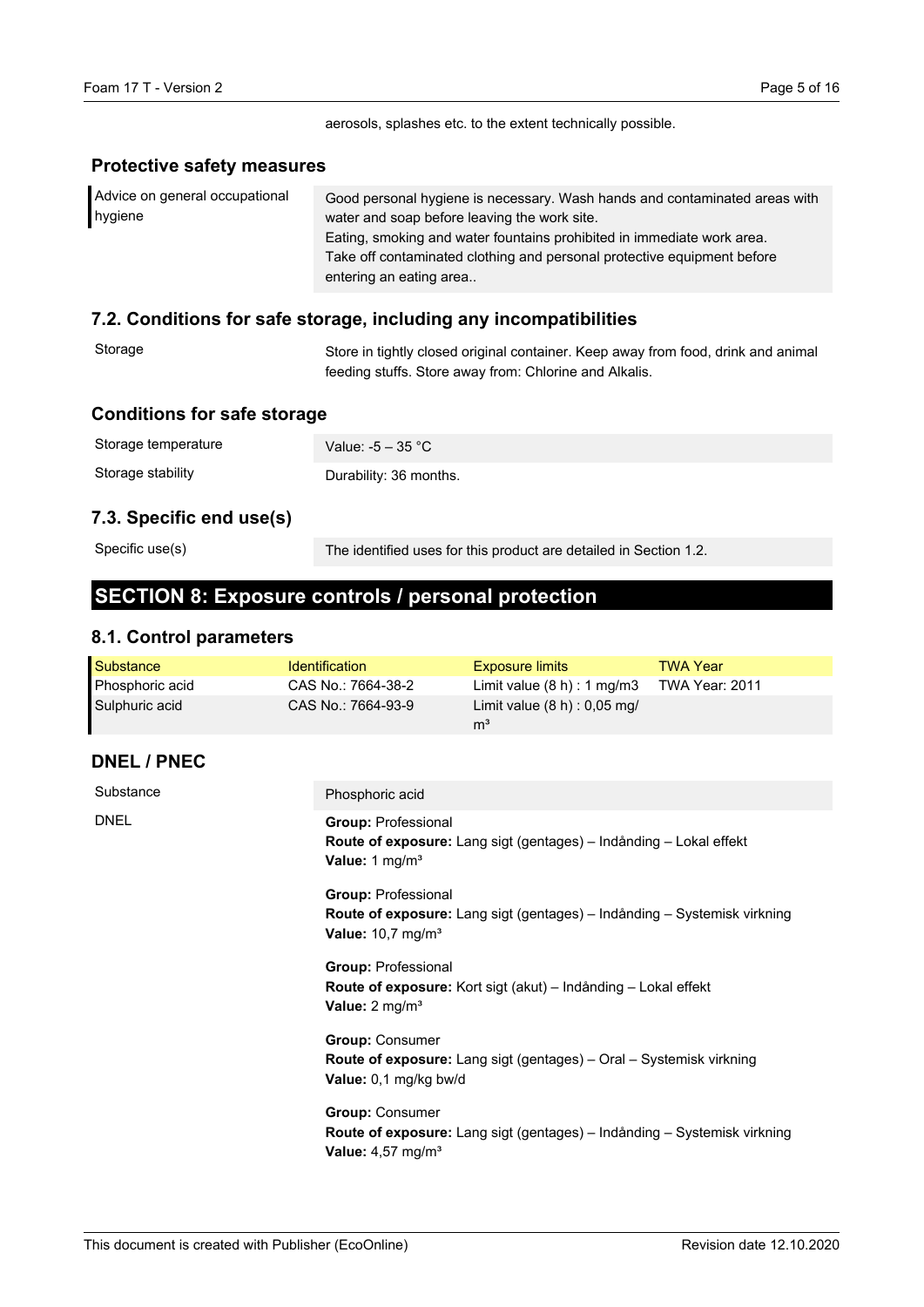|             | <b>Group: Consumer</b><br>Route of exposure: Lang sigt (gentages) - Indånding - Lokal effekt<br>Value: $0,36$ mg/m <sup>3</sup> |
|-------------|---------------------------------------------------------------------------------------------------------------------------------|
| Substance   | Sulphuric acid                                                                                                                  |
| <b>DNEL</b> | <b>Group: Professional</b><br>Route of exposure: Acute inhalation (local)<br>Value: $0,1$ mg/m <sup>3</sup>                     |
|             | <b>Group: Professional</b><br>Route of exposure: Long-term inhalation (local)<br>Value: $0,05$ mg/m <sup>3</sup>                |
| <b>PNEC</b> | Route of exposure: Freshwater<br>Value: 0,0025 mg/l                                                                             |
|             | Route of exposure: Saltwater<br>Value: 0,00025 mg/l                                                                             |
|             | Route of exposure: Freshwater sediments<br>Value: 0,002 mg/kg                                                                   |
|             | Route of exposure: Saltwater sediments<br>Value: 0,002 mg/kg                                                                    |
|             | Route of exposure: Sewage treatment plant STP<br>Value: 8,8 mg/l                                                                |
| Substance   | Amines, C12-14 (even numbered)- alkyldimethyl, N-oxides                                                                         |
| <b>DNEL</b> | <b>Group: Professional</b><br>Route of exposure: Long-term inhalation (systemic)<br>Value: $6,2$ mg/m <sup>3</sup>              |
|             | <b>Group: Professional</b><br>Route of exposure: Long-term dermal (systemic)<br>Value: 11 mg/kg bw/day                          |
|             | <b>Group: Consumer</b><br>Route of exposure: Long-term inhalation (systemic)<br>Value: 1,53 mg/m <sup>3</sup>                   |
|             | <b>Group: Consumer</b><br>Route of exposure: Long-term dermal (systemic)<br>Value: 5,5 mg/kg bw/day                             |
|             | <b>Group: Consumer</b><br>Route of exposure: Long-term oral (systemic)<br>Value: 0,44 mg/kg bw/day                              |
| <b>PNEC</b> | Route of exposure: Freshwater<br>Value: 0,034 mg/l                                                                              |
|             | Route of exposure: Saltwater<br>Value: 0,003 mg/l                                                                               |
|             | Route of exposure: Freshwater sediments<br>Value: 5,24 mg/kg dw                                                                 |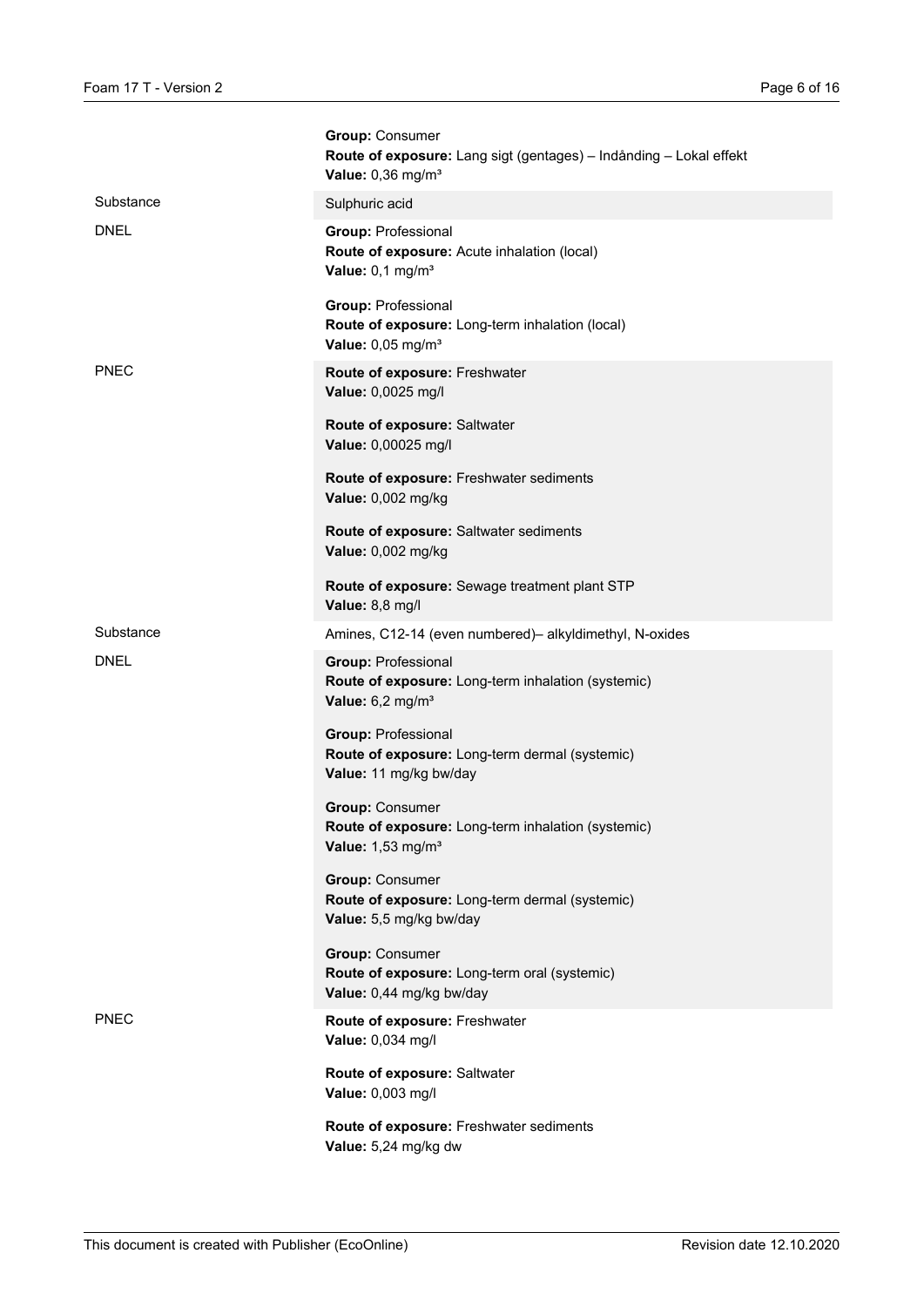#### **Route of exposure:** Saltwater sediments **Value:** 0,524 mg/kg dw

**Route of exposure:** Soil **Value:** 1,02 mg/kg dw

**Route of exposure:** Sewage treatment plant STP **Value:** 24 mg/l

**Route of exposure:** Food products **Value:** 11,1 mg/kg

### **8.2. Exposure controls**



### **Precautionary measures to prevent exposure**

| Technical measures to prevent<br>exposure     | Personal protection equipment should be chosen according to the CEN<br>standards and in discussion with the supplier of the personal protective<br>equipment. An eye wash bottle must be available at the work site. |
|-----------------------------------------------|----------------------------------------------------------------------------------------------------------------------------------------------------------------------------------------------------------------------|
| Eye / face protection                         |                                                                                                                                                                                                                      |
| Suitable eye protection                       | Wear approved safety goggles. EN 166.                                                                                                                                                                                |
| <b>Hand protection</b>                        |                                                                                                                                                                                                                      |
| Skin- / hand protection, long term<br>contact | Use protective gloves made of:<br>Butyl rubber. $\geq 0.7$ mm<br>Neoprene. $\geq 0.5$ mm<br>EN 374.                                                                                                                  |
| Breakthrough time                             | Value: $\geq$ 480 minute(s)                                                                                                                                                                                          |
| Hand protection, comments                     | Manufacturer's directions for use should be observed because of great diversity<br>of types.<br>The recommendation is a qualified estimate based on knowledge of the<br>components.                                  |
| <b>Skin protection</b>                        |                                                                                                                                                                                                                      |
| Additional skin protection<br>measures        | Wear apron or protective clothing in case of contact. Wear rubber footwear.                                                                                                                                          |
| <b>Respiratory protection</b>                 |                                                                                                                                                                                                                      |
| Respiratory protection necessary<br>at        | Under normal conditions of use respiration protection should not be required. In<br>case of inadequate ventilation use suitable respirator. Use respiratory equipment                                                |

with particle filter, type P2. EN 143/EN149.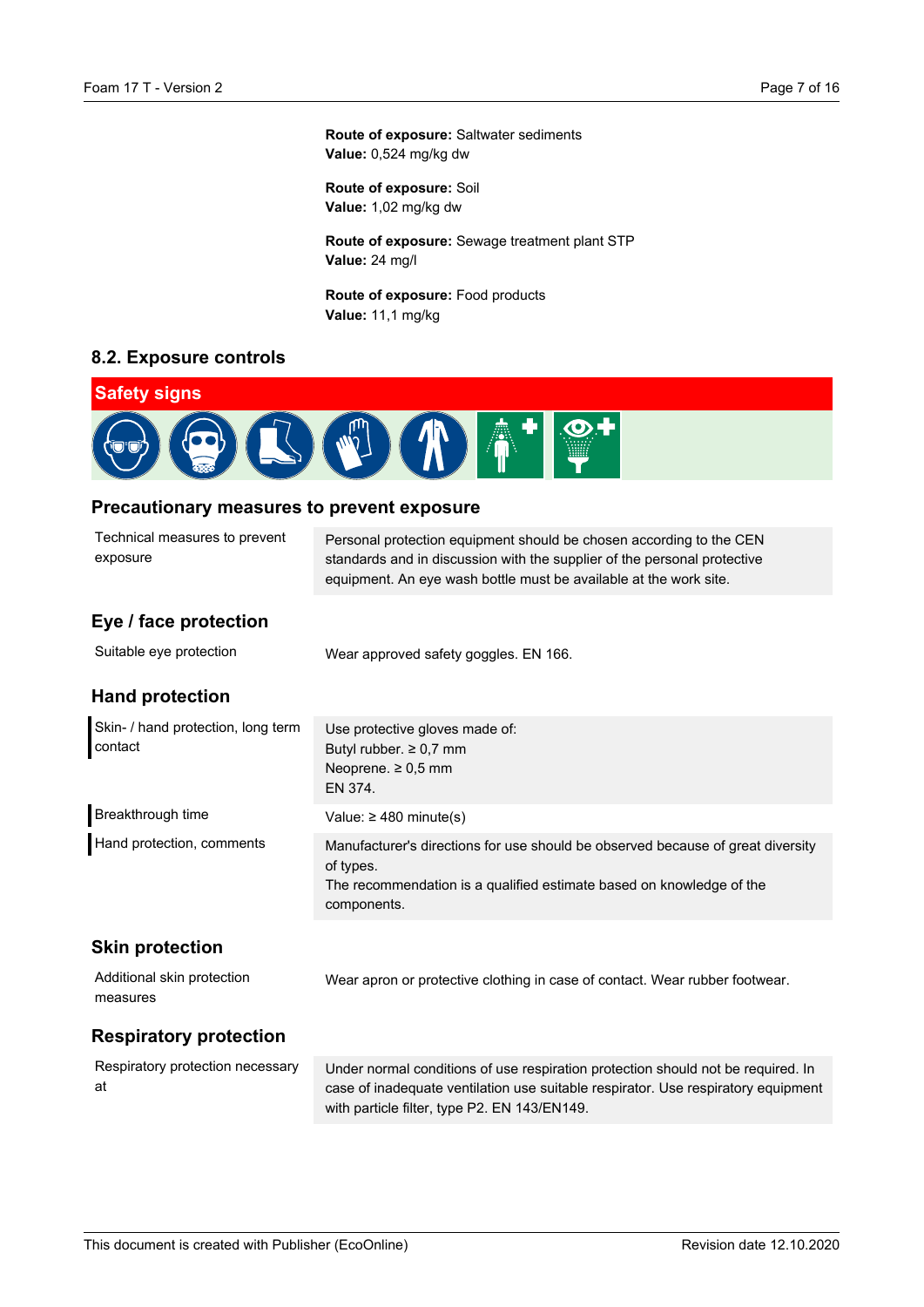#### **Thermal hazards**

Thermal hazards

See section 5.

# **Appropriate environmental exposure control**

See section 6. Environmental exposure controls

# **SECTION 9: Physical and chemical properties**

# **9.1. Information on basic physical and chemical properties**

| Physical state                             | Liquid.                                                                                   |
|--------------------------------------------|-------------------------------------------------------------------------------------------|
| Colour                                     | Colourless.                                                                               |
| Odour                                      | No characteristic odour.                                                                  |
| Odour limit                                | Comments: Not relevant.                                                                   |
| pH                                         | Status: In delivery state<br>Value: $< 1,0$<br>Status: In aqueous solution                |
|                                            | Value: $\sim 2.0$<br>Comments: 15°dH<br>Concentration: 2 %                                |
|                                            | Status: In aqueous solution<br>Value: $\sim$ 1,5<br>Comments: 15°dH<br>Concentration: 5 % |
| Melting point / melting range              | Comments: Not relevant.                                                                   |
| Boiling point / boiling range              | Comments: Not relevant.                                                                   |
| Flash point                                | Comments: Not relevant.                                                                   |
| Evaporation rate                           | Comments: Not relevant.                                                                   |
| Flammability (solid, gas)                  | Not relevant.                                                                             |
| <b>Explosion limit</b>                     | Comments: Not relevant.                                                                   |
| Vapour pressure                            | Comments: Not relevant.                                                                   |
| Vapour density                             | Comments: Not relevant.                                                                   |
| <b>Bulk density</b>                        | Value: $\sim$ 1,10 kg/l                                                                   |
| Solubility                                 | Comments: Completely soluble in water.                                                    |
| Partition coefficient: n-octanol/<br>water | Comments: Not relevant.                                                                   |
| Spontaneous combustability                 | Comments: Not relevant.                                                                   |
| Decomposition temperature                  | Comments: Not relevant.                                                                   |
| Viscosity                                  | Value: $<$ 50 mPa s                                                                       |
| Explosive properties                       | Not explosive.                                                                            |
| Oxidising properties                       | Does not meet the criteria for oxidising.                                                 |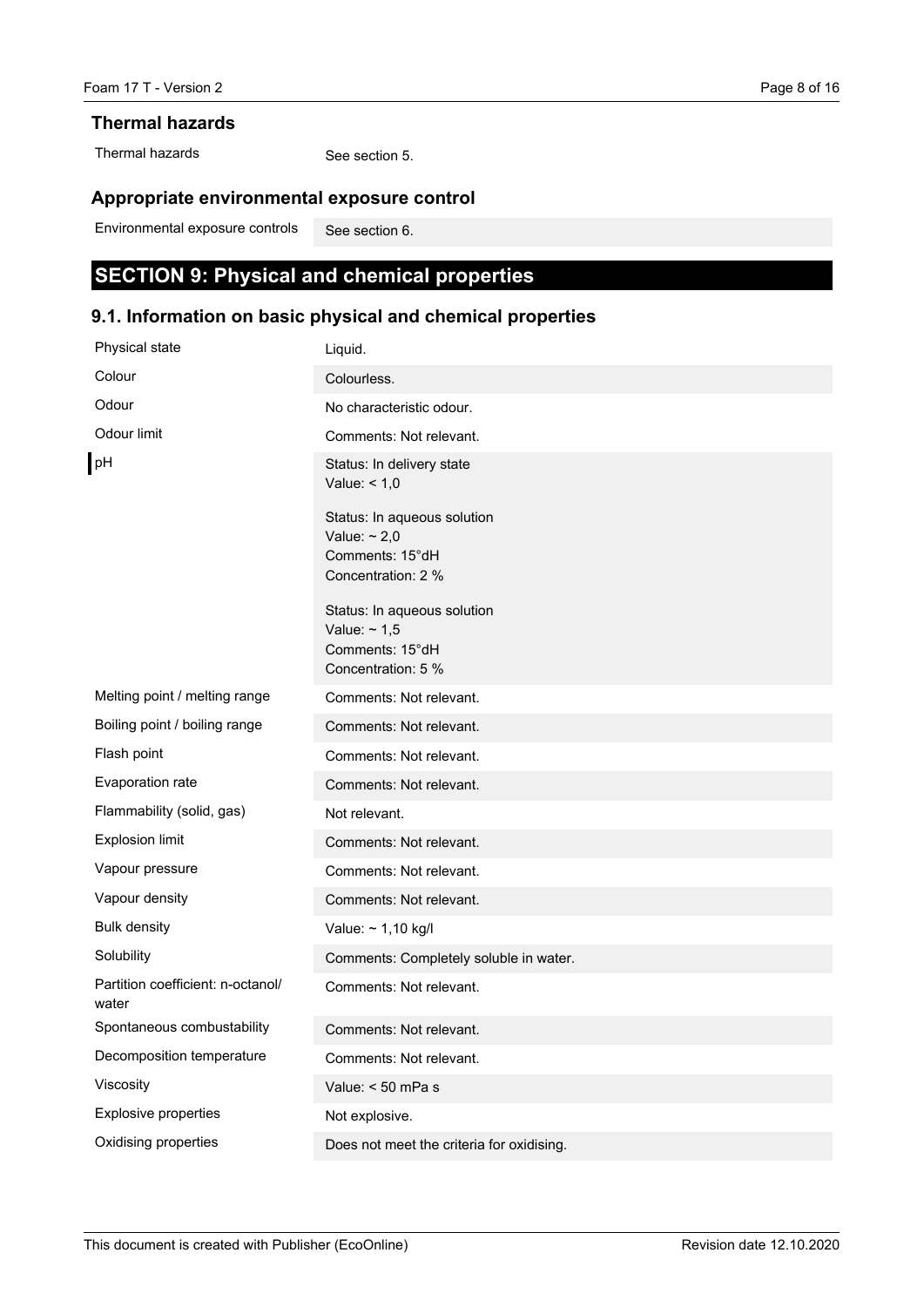### **9.2. Other information**

# **Other physical and chemical properties**

**Comments** 

No data recorded.

# **SECTION 10: Stability and reactivity**

### **10.1. Reactivity**

| Reactivity                               | There are no known reactivity hazards associated with this product.                                                                                                                                                                                  |
|------------------------------------------|------------------------------------------------------------------------------------------------------------------------------------------------------------------------------------------------------------------------------------------------------|
| 10.2. Chemical stability                 |                                                                                                                                                                                                                                                      |
| Stability                                | Stable under normal temperature conditions and recommended use.                                                                                                                                                                                      |
| 10.3. Possibility of hazardous reactions |                                                                                                                                                                                                                                                      |
| Possibility of hazardous reactions       | Liberates toxic gases when mixed with chlorine containing products. Reacts with<br>alkalis and generates heat. Reacts strongly with water. Do not add water directly<br>to the product. It may cause a violent reaction. Risk of bumping (splashes). |
| 10.4. Conditions to avoid                |                                                                                                                                                                                                                                                      |
| Conditions to avoid                      | Strong alkalis. Chlorine containing products. Corrodes aluminum and other light<br>metals, as well as zinc, brass, lead, tin, etc.                                                                                                                   |
| 10.5. Incompatible materials             |                                                                                                                                                                                                                                                      |
| Materials to avoid                       | Alkali-sensitive metals such as aluminium, tin, lead and zinc and alloys with these<br>metals.                                                                                                                                                       |

### **10.6. Hazardous decomposition products**

| Hazardous decomposition | During fire, toxic gases (CO, CO2, NOx) are formed. |  |
|-------------------------|-----------------------------------------------------|--|
| products                |                                                     |  |

# **SECTION 11: Toxicological information**

### **11.1. Information on toxicological effects**

| Substance      | Phosphoric acid                                                                                                                                                                    |
|----------------|------------------------------------------------------------------------------------------------------------------------------------------------------------------------------------|
| Acute toxicity | <b>Type of toxicity: Acute</b><br><b>Effect tested: LD50</b><br>Route of exposure: Oral<br><b>Value: 1282 mg/kg</b><br><b>Animal test species: Rat</b><br>Test reference: OECD 423 |
|                | <b>Type of toxicity: Acute</b><br><b>Effect tested: LD50</b><br>Route of exposure: Dermal<br><b>Value: 2740 mg/kg</b><br><b>Animal test species: Rabbit</b>                        |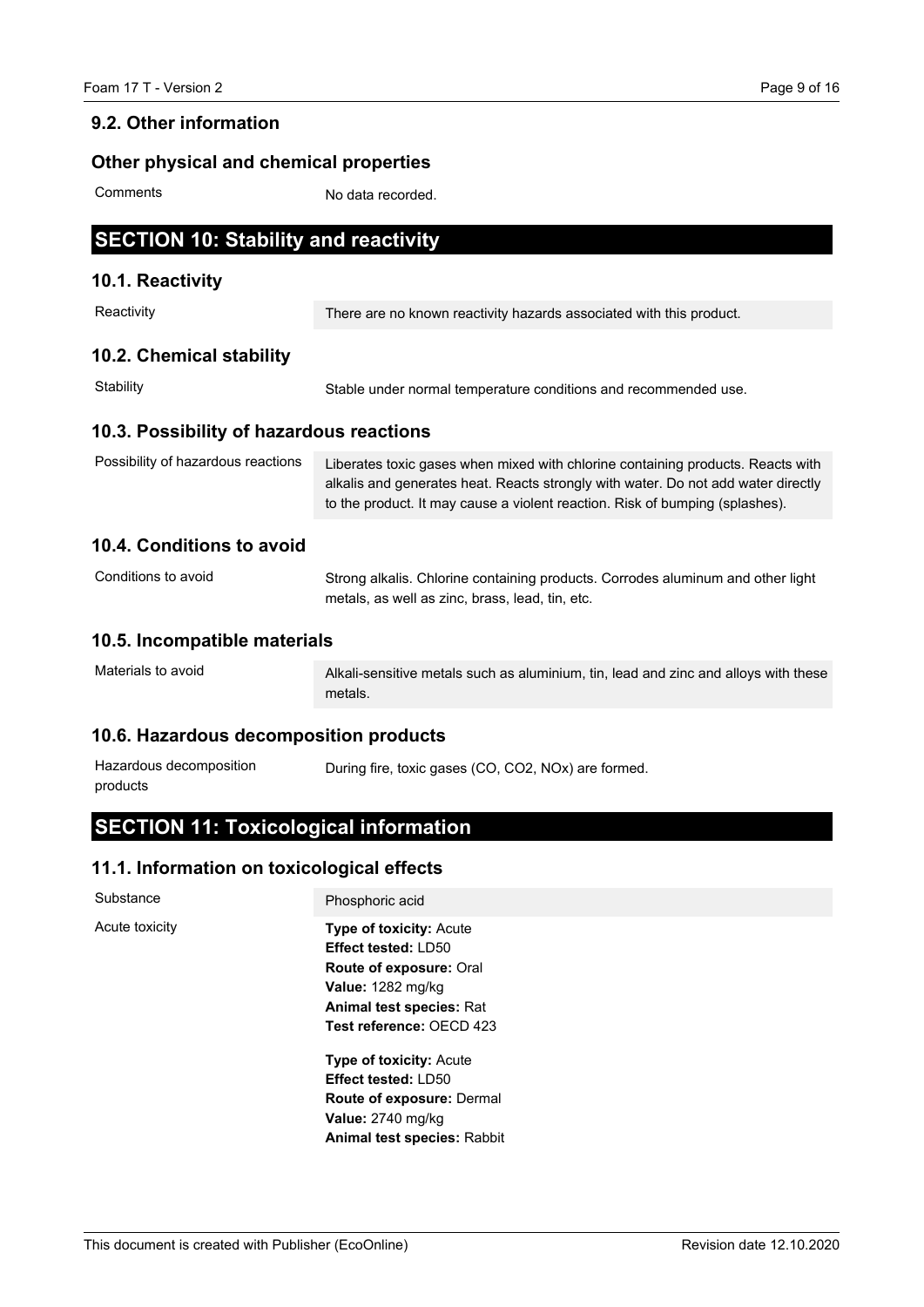|                          | <b>Type of toxicity: Acute</b><br>Effect tested: LC50<br>Route of exposure: Inhalation.<br>Duration: 1h<br>Value: 3846 mg/l<br>Animal test species: Rat                                                                                                                                                                                                                                |
|--------------------------|----------------------------------------------------------------------------------------------------------------------------------------------------------------------------------------------------------------------------------------------------------------------------------------------------------------------------------------------------------------------------------------|
| Substance                | Sulphuric acid                                                                                                                                                                                                                                                                                                                                                                         |
| Acute toxicity           | Type of toxicity: Acute<br>Effect tested: LD50<br>Route of exposure: Oral<br>Value: 2140 mg/kg<br>Animal test species: Mouse.<br>Type of toxicity: Acute<br>Effect tested: LC50<br>Route of exposure: Inhalation.<br><b>Duration: 4h</b><br>Value: 0,85 mg/l<br>Animal test species: Mouse.<br><b>Type of toxicity: Acute</b><br>Effect tested: LC50<br>Route of exposure: Inhalation. |
|                          | Duration: 4 hour(s)<br>Value: 0,375 mg/l<br>Animal test species: Mouse.                                                                                                                                                                                                                                                                                                                |
| Substance                | Amines, C12-14 (even numbered)- alkyldimethyl, N-oxides                                                                                                                                                                                                                                                                                                                                |
| Acute toxicity           | Effect tested: LD50<br>Route of exposure: Oral<br>Value: 1064 mg/kg<br>Animal test species: Rat                                                                                                                                                                                                                                                                                        |
| Other toxicological data | Toxicological tests on the product has not been performed.                                                                                                                                                                                                                                                                                                                             |
|                          |                                                                                                                                                                                                                                                                                                                                                                                        |

# **Other information regarding health hazards**

| Assessment of acute toxicity,<br>classification | No evidence for acute toxicity.                                                                                                              |
|-------------------------------------------------|----------------------------------------------------------------------------------------------------------------------------------------------|
| Substance                                       | Phosphoric acid                                                                                                                              |
| Skin corrosion / irritation test result         | <b>Toxicity type: Skin corrosion</b><br><b>Method: Not known.</b><br><b>Species: Rabbit.</b><br><b>Evaluation result:</b> Corrosive to skin. |
| Substance                                       | Phosphoric acid                                                                                                                              |
| Eye damage or irritation, test<br>results       | <b>Toxicity type:</b> Eye damage<br>Method: Not known.<br><b>Species: Not known.</b><br><b>Evaluation result: Result: Corrosive to eyes.</b> |
| Substance                                       | Phosphoric acid                                                                                                                              |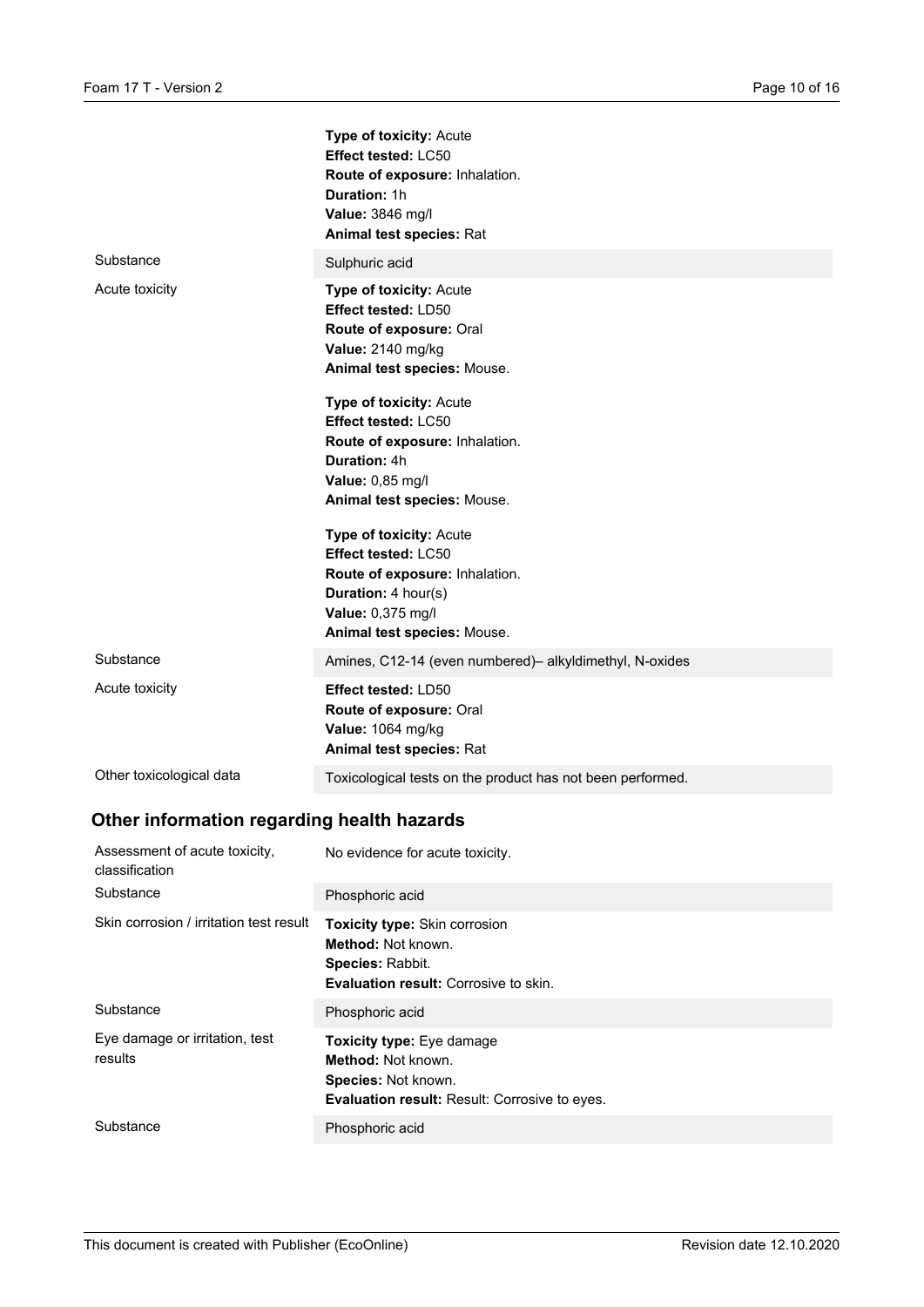| Respiratory or skin sensitisation                                                      | <b>Toxicity type: Skin sensitivity</b><br>Method: Not known.<br>Species: Not known.<br>Evaluation result: Not Sensitising.                                                          |
|----------------------------------------------------------------------------------------|-------------------------------------------------------------------------------------------------------------------------------------------------------------------------------------|
| Inhalation                                                                             | Aerosols may be corrosive. Inhalation may cause: Serious damage to the lining<br>of nose, throat and lungs.                                                                         |
| Skin contact                                                                           | Strongly corrosive. May cause deep tissue damage.                                                                                                                                   |
| Eye contact                                                                            | Strongly corrosive. Causes severe burns. Immediate first aid is imperative. May<br>cause permanent damage to the eyes, especially if the product is not washed<br>away IMMEDIATELY. |
| Ingestion                                                                              | May cause burns in mucous membranes, throat, oesophagus and stomach.                                                                                                                |
| Sensitisation                                                                          | No evidence for respiratory nor skin sensitization.                                                                                                                                 |
| Assessment of germ cell<br>mutagenicity, classification                                | No evidence for germ cell mutagenicity.                                                                                                                                             |
| Assessment of carcinogenicity,<br>classification                                       | No evidence for carcinogenicity.                                                                                                                                                    |
| Assessment of reproductive<br>toxicity, classification                                 | No evidence for reproductive toxicity.                                                                                                                                              |
| Assessment of specific target<br>organ toxicity - single exposure,<br>classification   | No evidence for STOT-single exposure.                                                                                                                                               |
| Assessment of specific target<br>organ toxicity - repeated exposure,<br>classification | No evidence for STOT-repeated exposure.                                                                                                                                             |
| Assessment of aspiration hazard,<br>classification                                     | No evidence for aspiration hazard.                                                                                                                                                  |

# **Symptoms of exposure**

| Endocrine disruption | No evidence for endocrine disrupting properties. |
|----------------------|--------------------------------------------------|
| Other information    | No specific symptoms noted.                      |

# **SECTION 12: Ecological information**

# **12.1. Toxicity**

| Substance              | Phosphoric acid                                                                                                     |
|------------------------|---------------------------------------------------------------------------------------------------------------------|
| Aquatic toxicity, fish | Value: 98 - 106 mg/l<br>Test duration: 96h<br>Species: Lepomis macrochirus<br><b>Test reference: Suppliser MSDS</b> |
| Substance              | Sulphuric acid                                                                                                      |
| Aquatic toxicity, fish | Value: 42 mg/l<br>Test duration: 96h<br>Species: gambusia affinis<br>Method: LC50<br>Test reference: Suplier MSDS   |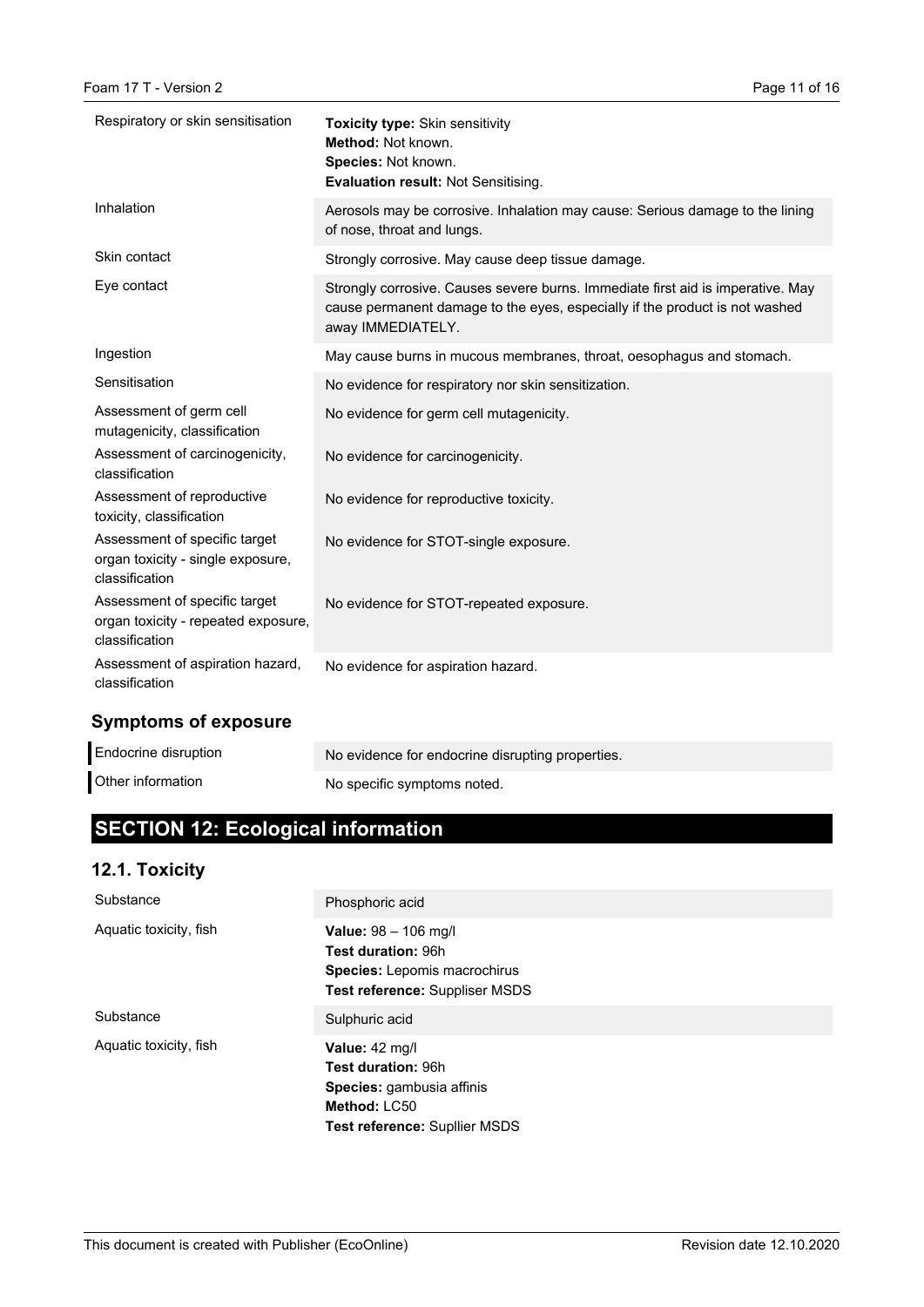| Substance                    | Amines, C12-14 (even numbered)- alkyldimethyl, N-oxides                                                                                                                   |
|------------------------------|---------------------------------------------------------------------------------------------------------------------------------------------------------------------------|
| Aquatic toxicity, fish       | <b>Toxicity type: Acute</b><br>Value: 1,26 mg/l<br>Exposure time: 96 hour(s)<br>Species: Oncorhynchus mykiss<br>Method: LC50, OECD 203                                    |
|                              | <b>Toxicity type: Chronic</b><br>Value: 0,42 mg/l<br>Species: Pimephales promelas                                                                                         |
| Substance                    | Phosphoric acid                                                                                                                                                           |
| Aquatic toxicity, algae      | Value: > 100 mg/l<br>Test duration: 72h<br>Test reference: Supplier MSDS                                                                                                  |
| Substance                    | Amines, C12-14 (even numbered)- alkyldimethyl, N-oxides                                                                                                                   |
| Aquatic toxicity, algae      | <b>Toxicity type: Acute</b><br>Value: 0,19 mg/l<br>Test duration: 72 hour(s)<br>Species: Pseudokirchneriella subcapitata<br>Method: ErC 50                                |
|                              | <b>Toxicity type: Chronic</b><br>Value: 0,067 mg/l<br>Test duration: 28 day(s)<br><b>Species: Periphyton</b><br>Method: NOEC                                              |
| Substance                    | Phosphoric acid                                                                                                                                                           |
| Aquatic toxicity, crustacean | Value: > 100 mg/l<br>Test duration: 48h<br>Species: Daphnia Magna<br>Test reference: Supplier MSDS                                                                        |
| Substance                    | Sulphuric acid                                                                                                                                                            |
| Aquatic toxicity, crustacean | Value: 29 mg/l<br>Test duration: 24h<br>Species: Daphnia Magna<br>Method: EC50<br>Test reference: Supplier MSDS                                                           |
| Substance                    | Amines, C12-14 (even numbered)- alkyldimethyl, N-oxides                                                                                                                   |
| Aquatic toxicity, crustacean | <b>Toxicity type: Acute</b><br>Value: 2,9 mg/l<br><b>Exposure time: 48 hour(s)</b><br>Species: Daphnia magna<br>Method: EC50 OECD TG 202<br><b>Toxicity type: Chronic</b> |
|                              | Value: 0,70 mg/l<br>Exposure time: 21 day(s)<br>Species: Daphnia magna<br>Method: OECD 211 NOEC                                                                           |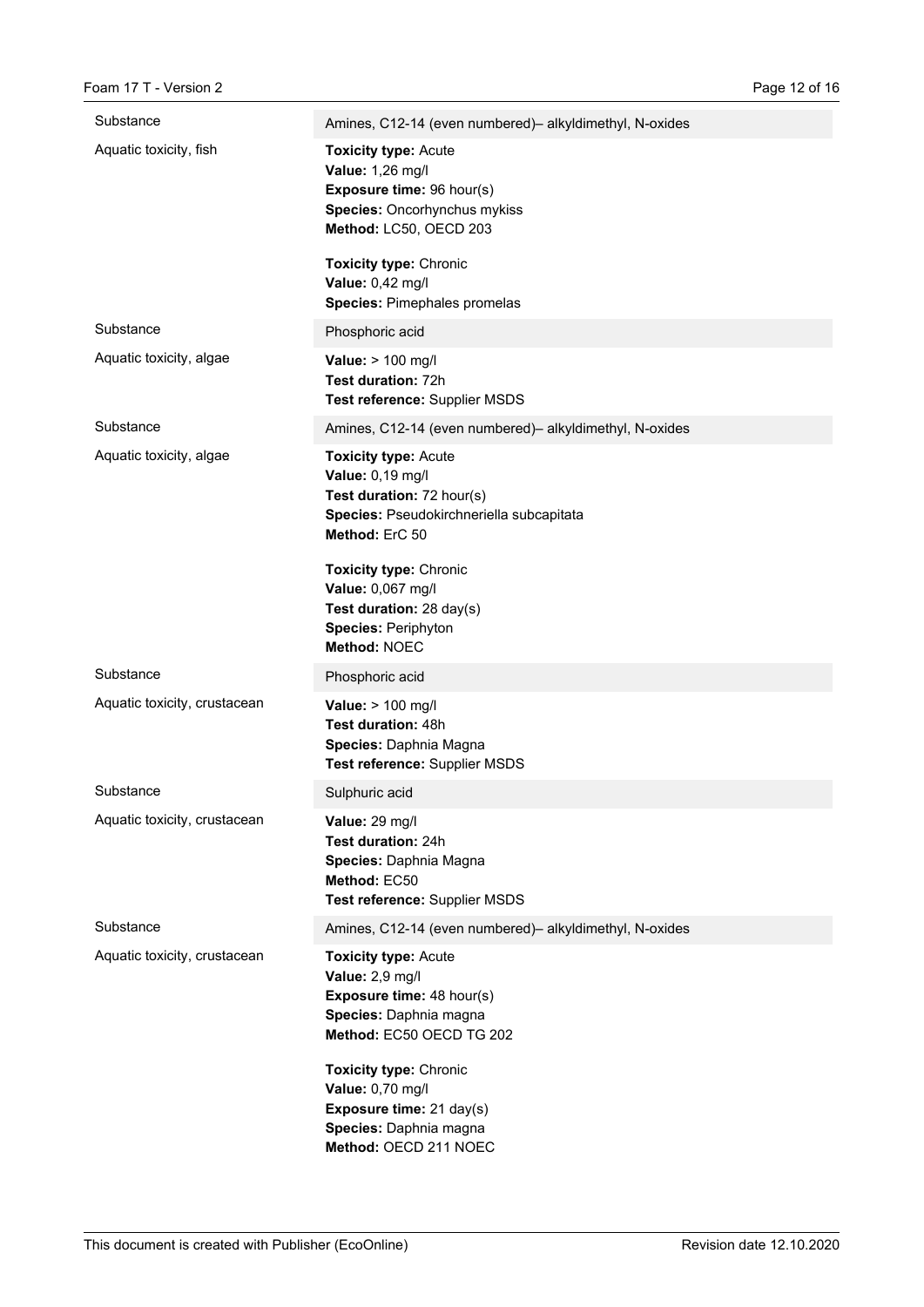| Ecotoxicity                                             | Large amounts of the product may affect the acidity (pH-factor) in water with<br>possible risk of harmful effects to aquatic organisms. |  |
|---------------------------------------------------------|-----------------------------------------------------------------------------------------------------------------------------------------|--|
| 12.2. Persistence and degradability                     |                                                                                                                                         |  |
| Persistence and degradability<br>description/evaluation | The product is easily biodegradable.                                                                                                    |  |
| Substance                                               | Amines, C12-14 (even numbered)- alkyldimethyl, N-oxides                                                                                 |  |
| Biodegradability                                        | Value: 80 %<br><b>Method: ISO 14593</b><br><b>Test period:</b> $28 \text{ day}(s)$                                                      |  |
| Chemical oxygen demand (COD)                            | Value: < 50 mg O2/g                                                                                                                     |  |
| 12.3. Bioaccumulative potential                         |                                                                                                                                         |  |
| Bioaccumulation, evaluation                             | The product is not bioaccumulating.                                                                                                     |  |
| 12.4. Mobility in soil                                  |                                                                                                                                         |  |
| Mobility                                                | The product is water soluble and may spread in water systems.                                                                           |  |
| 12.5. Results of PBT and vPvB assessment                |                                                                                                                                         |  |
| Results of PBT and vPvB<br>assessment                   | Not Classified as PBT/vPvB by current EU criteria.                                                                                      |  |
| 12.6. Other adverse effects                             |                                                                                                                                         |  |
| Potential endocrine disruptor                           | Commonto: No ovidence for endecrine disrupting properties                                                                               |  |

| Potential endocrine disruptor     | Comments: No evidence for endocrine disrupting properties.                |
|-----------------------------------|---------------------------------------------------------------------------|
| Additional ecological information | For this product no classification is required for environmental hazards. |

# **SECTION 13: Disposal considerations**

# **13.1. Waste treatment methods**

| Appropriate methods of disposal<br>for the chemical               | Do not empty into drains; dispose of this material and its container at hazardous<br>or special waste collection point. Dispose of waste and residues in accordance<br>with local authority requirements. - |
|-------------------------------------------------------------------|-------------------------------------------------------------------------------------------------------------------------------------------------------------------------------------------------------------|
| Appropriate methods of disposal<br>for the contaminated packaging | Dispose unused product and the packaging in accordance with local<br>requirements.                                                                                                                          |
| EWC waste code                                                    | EWC waste code: 0706 wastes from the MFSU of fats, grease, soaps,<br>detergents, disinfectants and cosmetics<br>Classified as hazardous waste: Yes                                                          |
| EWL packing                                                       | EWC waste code: 0706 wastes from the MFSU of fats, grease, soaps,<br>detergents, disinfectants and cosmetics<br>Classified as hazardous waste: Yes                                                          |
| Other information                                                 | When handling waste, consideration should be made to the safety precautions<br>applying to handling of the product. Waste code applies to product remnants in<br>pure form.                                 |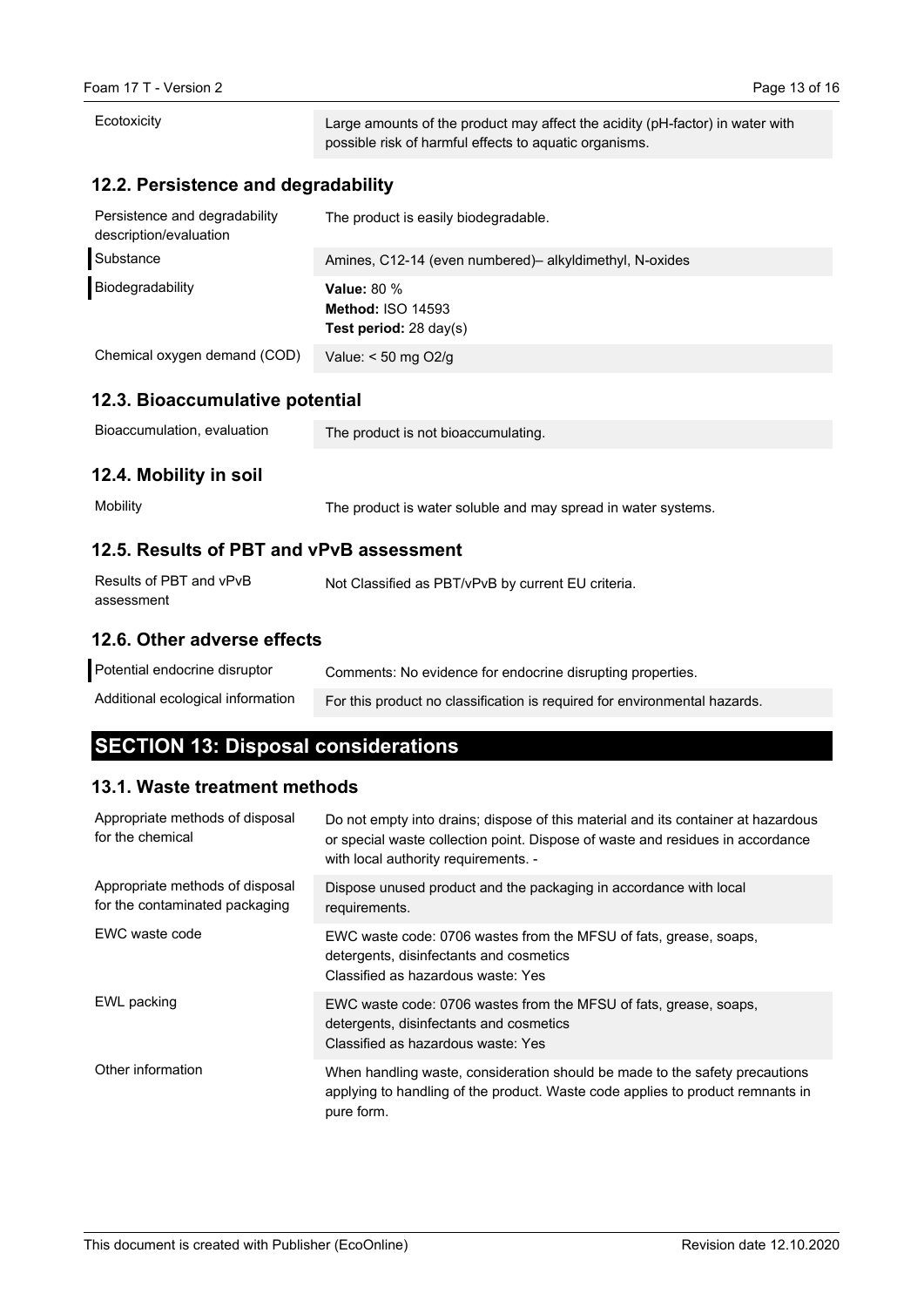# **SECTION 14: Transport information**

Yes

Dangerous goods

### **14.1. UN number**

| ADR/RID/ADN | 3264 |
|-------------|------|
| <b>IMDG</b> | 3264 |
| ICAO/IATA   | 3264 |

### **14.2. UN proper shipping name**

| Proper shipping name English<br>ADR/RID/ADN                      | CORROSIVE LIQUID, ACIDIC, INORGANIC, N.O.S. |
|------------------------------------------------------------------|---------------------------------------------|
| Technical name/Danger releasing<br>substance English ADR/RID/ADN | Phosphoric acid, Sulfuric acid              |
| ADR/RID/ADN                                                      | CORROSIVE LIQUID, ACIDIC, INORGANIC, N.O.S. |
| Technical name/danger releasing<br>substance ADR/RID/ADN         | Phosphoric acid, Sulfuric acid              |
| IMDG                                                             | CORROSIVE LIQUID, ACIDIC, INORGANIC, N.O.S. |
| Technical name/danger releasing<br>substance IMDG                | Phosphoric acid, Sulfuric acid              |
| <b>ICAO/IATA</b>                                                 | CORROSIVE LIQUID, ACIDIC, INORGANIC, N.O.S. |
| Technical name/danger releasing<br>substance ICAO/IATA           | Phosphoric acid, Sulfuric acid              |

### **14.3. Transport hazard class(es)**

| ADR/RID/ADN                    | 8              |
|--------------------------------|----------------|
| Classificaton code ADR/RID/ADN | C <sub>1</sub> |
| <b>IMDG</b>                    | 8              |
| <b>ICAO/IATA</b>               | 8              |

### **14.4. Packing group**

| ADR/RID/ADN | $\mathbf{III}$ |
|-------------|----------------|
| <b>IMDG</b> | Ш              |
| ICAO/IATA   | $\mathbf{III}$ |

### **14.5. Environmental hazards**

No IMDG Marine pollutant

### **14.6. Special precautions for user**

Special safety precautions for user Not relevant.

### **14.7. Transport in bulk according to Annex II of Marpol and the IBC Code**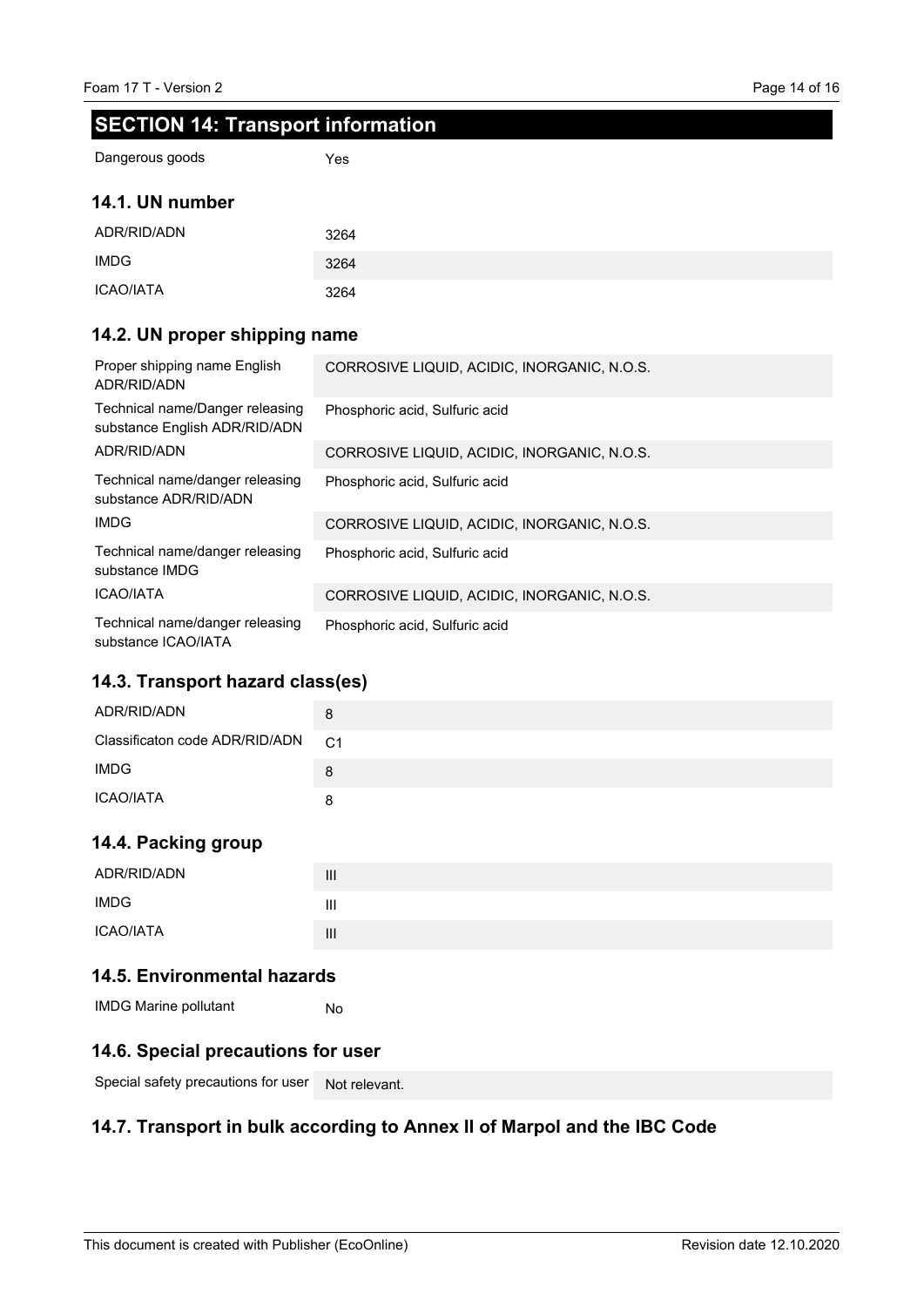Product name

CORROSIVE LIQUID, ACIDIC, INORGANIC, N.O.S.

### **Additional information**

| Hazard label ADR/RID/ADN | 8 |
|--------------------------|---|
| Hazard label IMDG        | 8 |
| Hazard label ICAO/IATA   | 8 |
|                          |   |

### **ADR/RID Other information**

| Tunnel restriction code | ⊢  |
|-------------------------|----|
| Transport category      | 3  |
| Hazard No.              | 80 |

### **IMDG Other information**

EmS

F-A, S-B

# **SECTION 15: Regulatory information**

# **15.1. Safety, health and environmental regulations / legislation specific for the substance or mixture**

| Other label information     | For professional users only. As a general rule, persons under 18 years of age are<br>not allowed to work with this product. Users must be carefully instructed in the<br>proper work procedure, the dangerous properties of the product and the<br>necessary safety instructions.                                                                                                                                                                                                                                                                                                                                                                                                                                                                                                                                                                                                                                                                                                                                                                                                                                              |
|-----------------------------|--------------------------------------------------------------------------------------------------------------------------------------------------------------------------------------------------------------------------------------------------------------------------------------------------------------------------------------------------------------------------------------------------------------------------------------------------------------------------------------------------------------------------------------------------------------------------------------------------------------------------------------------------------------------------------------------------------------------------------------------------------------------------------------------------------------------------------------------------------------------------------------------------------------------------------------------------------------------------------------------------------------------------------------------------------------------------------------------------------------------------------|
| Legislation and regulations | The Management of Health and Safety at Work Regulations 1999 (SI 1999 No.<br>3242), with amendments.<br>Regulation (EC) No 1907/2006 of the European Parliament and of the Council of<br>18 December 2006 concerning the Registration, Evaluation, Authorisation and<br>Restriction of Chemicals (REACH), establishing a European Chemicals Agency,<br>amending Directive 1999/45/EC and repealing Council Regulation (EEC) No 793/<br>93 and Commission Regulation (EC) No 1488/94 as well as Council Directive 76/<br>769/EEC and Commission Directives 91/155/EEC, 93/67/EEC, 93/105/EC and<br>2000/21/EC, including amendments.<br>The List of Wastes (England) (Amendment) Regulations 2005. (SI 2005 No. 895).<br>REGULATION (EC) No 1272/2008 OF THE EUROPEAN PARLIAMENT AND OF<br>THE COUNCIL of 16 December 2008 on classification, labelling and packaging<br>of substances and mixtures, amending and repealing Directives 67/548/EEC and<br>1999/45/EC, and amending Regulation (EC) No 1907/2006.<br>REGULATION (EC) No 648/2004 OF THE EUROPEAN PARLIAMENT AND OF<br>THE COUNCIL of 31 March 2004 on detergents. |

### **15.2. Chemical safety assessment**

No Chemical safety assessment performed

# **SECTION 16: Other information**